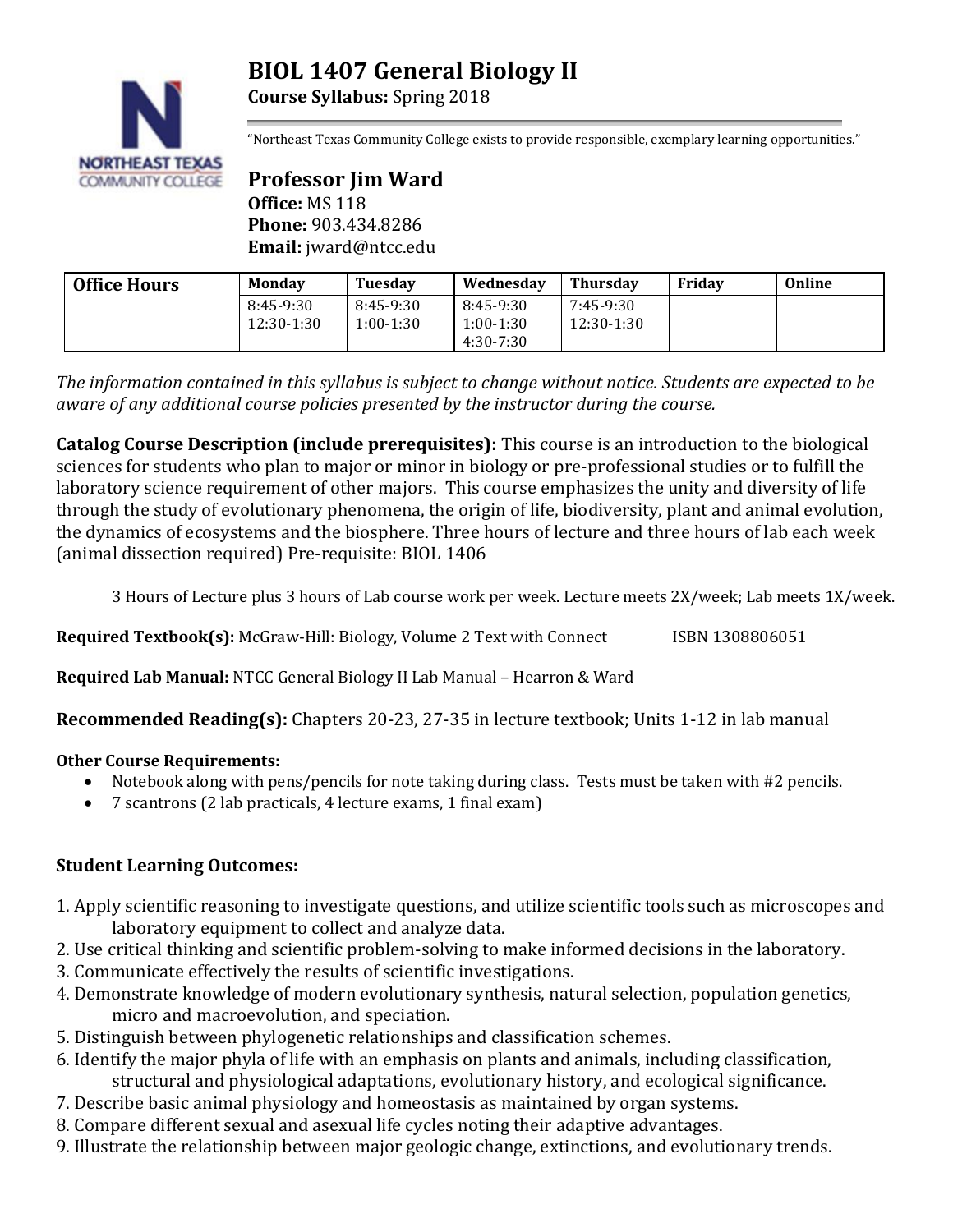#### **Lectures & Discussions:**

- CH 20 Genes within Populations
- CH 21 Evidence of Evolution
- CH 22 Origin of Species
- CH 23 Systematics, Phylogenies, and Comparative Biology

# **EXAM 1 (CH 20-23)**

- CH 27 Viruses
- CH 28 Prokaryotes
- CH 29 Protists

# **EXAM 2 (CH 27-29)**

- CH 32 Fungi
- CH 30 Seedless Plants
- CH 31 Seed Plants
	- **EXAM 3 (CH 30-32)**
- CH 33 Animal Diversity & Body Plans
- CH 34 Protostomes
- CH 35 Deuterostomes

#### **EXAM 4 (CH 33-35)**

Final Exam Review

## **FINAL EXAM (CH 20-23, 27-35) – Exempt with an "A" Average**

**-----------------------------------------------------------------------------------------------------------------------------------**

#### **Lab Units and Exercises:**

UNIT 1 – Process of Science UNIT 2 – Evolution: Hardy Weinberg UNIT 3 – Evolution: Chromosomes UNIT 4 – Taxonomy & Bacteria UNIT 5 – Protists: Part I & II UNIT 6 – Fungi **LAB PRACTICAL 1 (UNITS 1-6)** UNIT 7 – Seedless Plants UNIT 8 – Seed Plants UNIT 9 – Intro to Animals UNIT 10 – Protostome Animals UNIT 11 – Deuterostome Animals UNIT 12 – Fetal Pig & Human Anatomy

# **LAB PRACTICAL 2 (UNITS 7-12)**

| <b>Evaluation/Grading Policy:</b> | <b>Grade Assignment:</b> |  |  |
|-----------------------------------|--------------------------|--|--|
| LECTURE: 70%                      | $A = 90 - 100\%$         |  |  |
| 20% - Connect Homework Online     | $B = 80 - 89\%$          |  |  |
| 60% - 4 Lecture Exams             | $C = 70 - 79\%$          |  |  |
| 20% - Final Exam                  | $D = 60 - 69\%$          |  |  |
| <b>LABORATORY: 30%</b>            | $F = 0.59\%$             |  |  |
| 60% - 2 Lab Practicals            |                          |  |  |
| 20% - 10 Lab Quizzes              |                          |  |  |
| 10% - 10 Lab Unit Reports         |                          |  |  |
| 10% - Lab Scientific Project      |                          |  |  |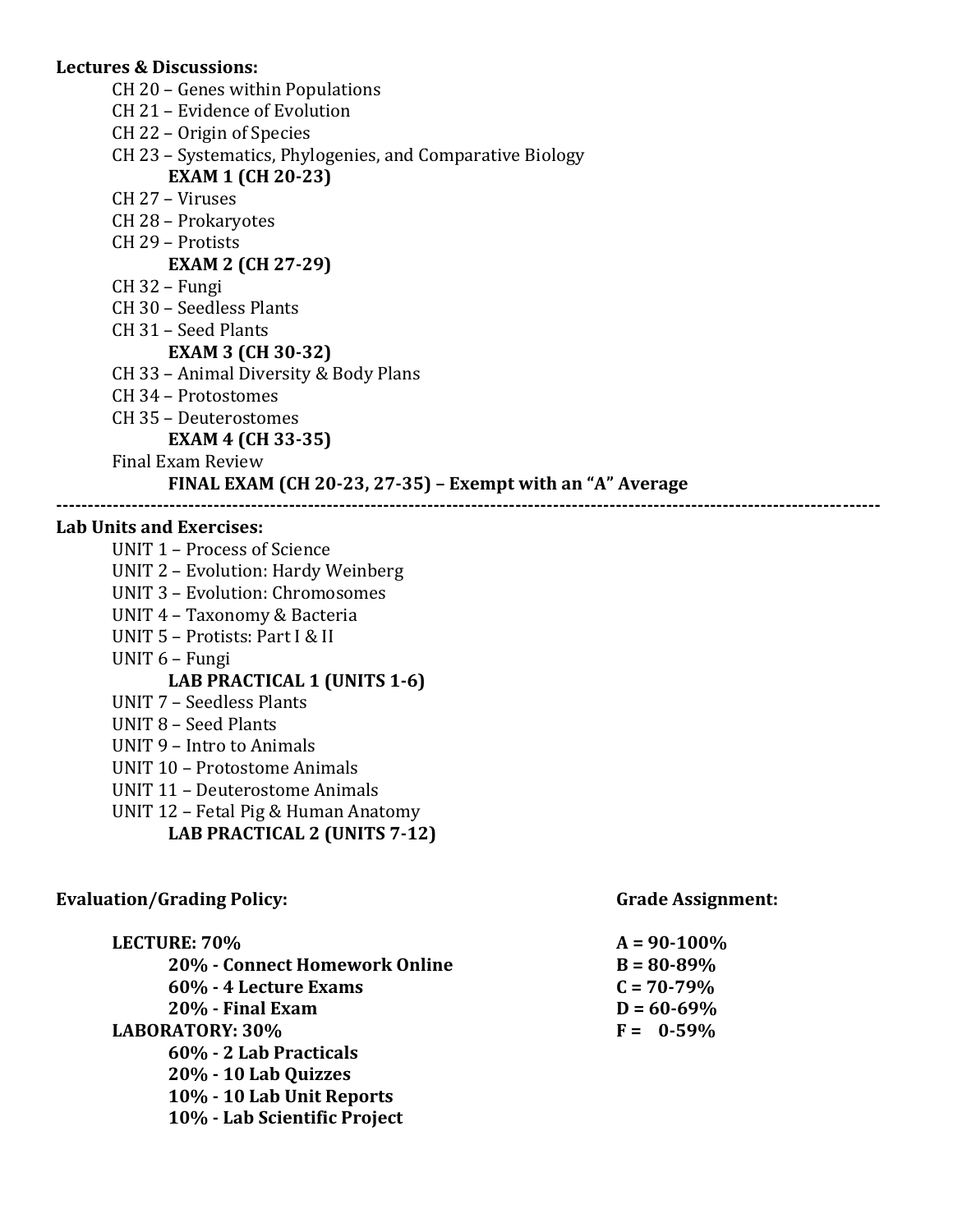#### **Lecture Assignments:**

Weekly quizzes and/or homework will be assigned to check your understanding of classrooms discussions and reading assignments. These are completed online in Connect. You will need to access Connect the first week of the semester and register your keycode to complete your assignments. Each assignment has a posted due date for completion. Due dates in Connect are firm – no makeups for missed homework.

#### **Lecture Tests/Exams:**

The lecture exams may include both objective questions (multiple choice, matching, etc.) over classroom discussions, notes, text materials, and readings as well as descriptive questions requiring detailed explanations over broad themes. Success on the exams is a function of anxiety regulation, test prep, study strategies, and studying for retention. Retention requires repetitions, which requires time! Scantrons and Bluebooks will be required for the major exams. Tests will not be made up for any reason without prior communication to your instructor. Late arrivals must complete exam by end of class time.

#### **Lab Practicals:**

A lab practical will be given twice during the semester. It is a live exam with stations that students will rotate through and answer questions associated with a visual from lab. Visuals may include images, specimens, lab equipment, data tables, graphs, experimental results, etc. A scantron is required for both lab practicals. Lab practicals will start 30 minutes after scheduled lab start time.

#### **Lab Quizzes:**

Weekly lab quizzes will be given the first 10 minutes of lab to check your understanding of laboratory discussions, experiments, and reading assignments. Quizzes will consist of 7 questions from the previous lab week based on terminology, experimental procedures, and experimental results. Quizzes will also consist of 3 questions from the current week topic. Students should read ahead and complete the PreLab Quiz to be prepared for lab as well as these final 3 questions. Quizzes will not be made up for late arrivals.

#### **Lab Reports/Lab Project:**

The lab reports from the lab manual are to be completed during lab and submitted at the end of the lab period. These, along with the quizzes, are designed to help you prepare for the Lab Practicals. In addition to the lab reports, students will complete a Lab Project. This project will be due prior to lab on the due date.

#### **Lecture Final Exam:**

A comprehensive final exam will be given during the time set forth by the college Final Exam Schedule. The final exam will consist of 100 objective questions (multiple choice, matching, etc.) from all chapters listed above. A scantron is required for the final exam.

#### **Withdraw Date**

The last day to withdraw from the course in **Thursday, April 12th**. Discontinuing with the course without officially dropping the course by this date will result in a grade earned, in most instances an "F". A stop in attendance does not equate to dropping the course.